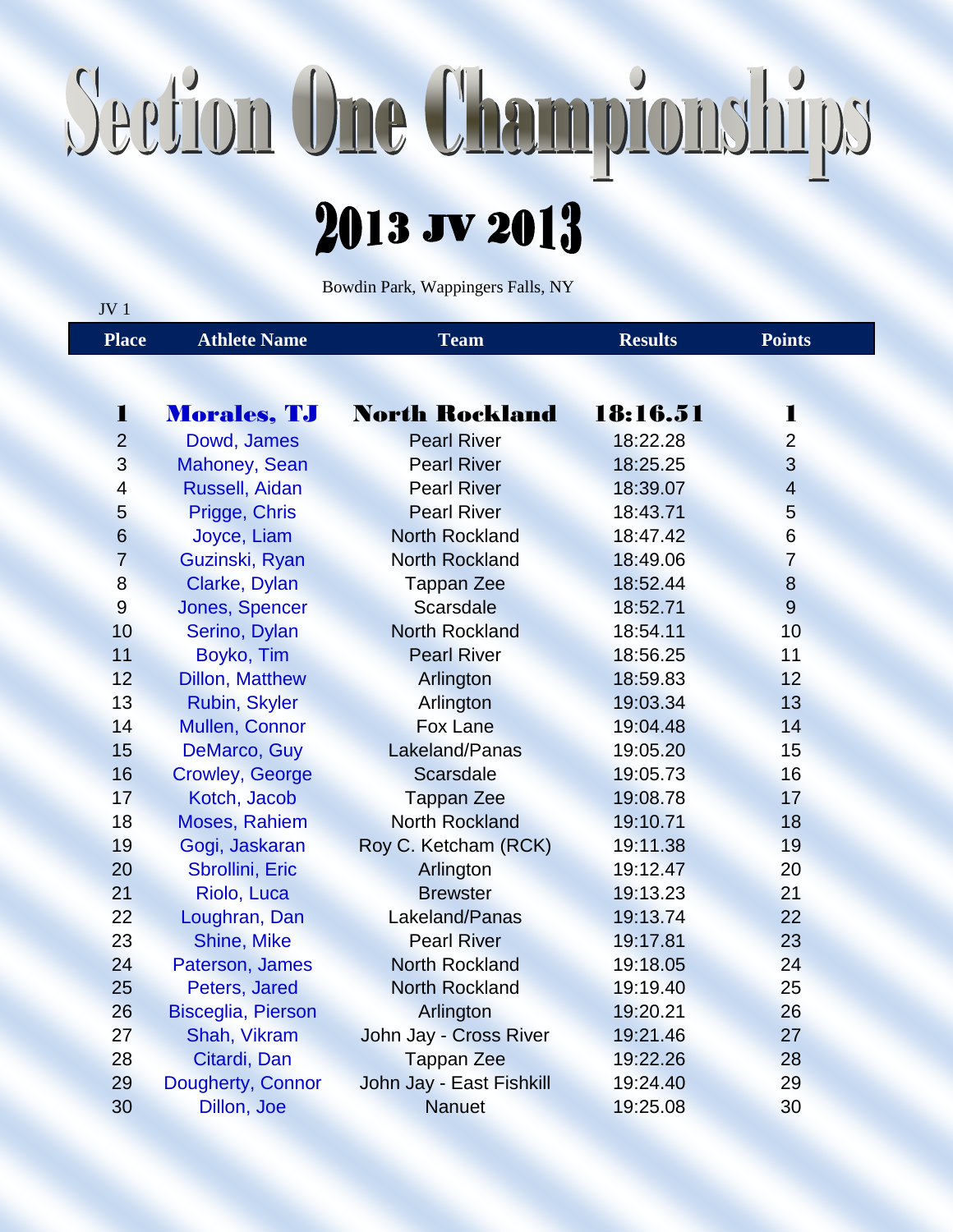| 31 | <b>Guzewich, Ellis</b>  | <b>Tappan Zee</b>        | 19:26.90 | 31 |
|----|-------------------------|--------------------------|----------|----|
| 32 | Hehir, Brendan          | <b>Tappan Zee</b>        | 19:28.15 | 32 |
| 33 | Greco, Rob              | Roy C. Ketcham (RCK)     | 19:28.94 | 33 |
| 34 | <b>Beckett, Tyler</b>   | John Jay - Cross River   | 19:29.24 | 34 |
| 35 | Cortesi, Charles        | Roy C. Ketcham (RCK)     | 19:30.13 | 35 |
| 36 | Barry, Dan              | Arlington                | 19:33.85 | 36 |
| 37 | <b>Brotman, Matthew</b> | <b>Scarsdale</b>         | 19:34.46 | 37 |
| 38 | <b>Mcelheny, Grant</b>  | <b>Horace Greeley</b>    | 19:36.02 | 38 |
| 39 | Nameth, Kyle            | John Jay - East Fishkill | 19:36.79 | 39 |
| 40 | O'neill, Kyle           | <b>Pearl River</b>       | 19:37.34 | 40 |
| 41 | Jendzejec, Ryan         | <b>Horace Greeley</b>    | 19:45.53 | 41 |
| 42 | Shah, Anant             | Arlington                | 19:48.94 | 42 |
| 43 | Oltman, Alan            | John Jay - Cross River   | 19:52.43 | 43 |
| 44 | Huo, Ryan               | <b>Scarsdale</b>         | 19:54.16 | 44 |
| 45 | <b>Shiland, Griffin</b> | Lakeland/Panas           | 19:54.36 | 45 |
| 46 | Josh E, Klein           | <b>Scarsdale</b>         | 19:54.54 | 46 |
| 47 | Huang, Aaron            | Pleasantville            | 19:55.79 | 47 |
| 48 | <b>Stack, Conor</b>     | Arlington                | 19:59.42 | 48 |
| 49 | Smith, David            | John Jay - Cross River   | 19:59.98 | 49 |
| 50 | Bae, William            | <b>Fox Lane</b>          | 20:00.23 | 50 |
| 51 | Russell, Tj             | <b>Tappan Zee</b>        | 20:01.10 | 51 |
| 52 | Lifrieri, John          | Lakeland/Panas           | 20:01.61 | 52 |
| 53 | Nordstrom, Zachary      | <b>Brewster</b>          | 20:03.95 | 53 |
| 54 | Pratico, Jonathan       | Lakeland/Panas           | 20:05.43 | 54 |
| 55 | Castro, Andrew          | Roy C. Ketcham (RCK)     | 20:07.88 | 55 |
| 56 | Collazzo, Delanio       | <b>Nanuet</b>            | 20:09.07 | 56 |
| 57 | <b>Bremner, James</b>   | <b>Byram Hills</b>       | 20:10.11 | 57 |
| 58 | bass, jonathan          | <b>Horace Greeley</b>    | 20:11.14 | 58 |
| 59 | Jackson, Justin         | John Jay - East Fishkill | 20:11.86 | 59 |
| 60 | Rojas, Sebastian        | <b>Briarcliff</b>        | 20:12.11 | 60 |
| 61 | McGuire, Jared          | Irvington                | 20:13.79 | 61 |
| 62 | Monges, Alberto         | <b>Brewster</b>          | 20:14.47 | 62 |
| 63 | Morin, Michael          | <b>Fox Lane</b>          | 20:16.48 | 63 |
| 64 | Solanki, Pranav         | <b>Byram Hills</b>       | 20:17.24 | 64 |
| 65 | Lerner, Ryan            | Lakeland/Panas           | 20:18.01 | 65 |
| 66 | Peterman, Noah          | <b>Fox Lane</b>          | 20:25.80 | 66 |
| 67 | <b>Taylor, Terry</b>    | Dobbs Ferry              | 20:28.54 | 67 |
| 68 | Kiely, Michael          | <b>Tappan Zee</b>        | 20:29.66 | 68 |
| 69 | Casey, Brian            | Our Lady of Lourdes      | 20:29.98 | 69 |
| 70 | San Jose, Matthew       | <b>Somers</b>            | 20:30.40 | 70 |
| 71 | Gordon, David           | John Jay - Cross River   | 20:30.90 | 71 |
| 72 | Shelby, Adam            | <b>Somers</b>            | 20:32.35 | 72 |
| 73 | Dinun, James            | John Jay - East Fishkill | 20:32.54 | 73 |
| 74 | Paternoster, Marco      | <b>Scarsdale</b>         | 20:32.73 | 74 |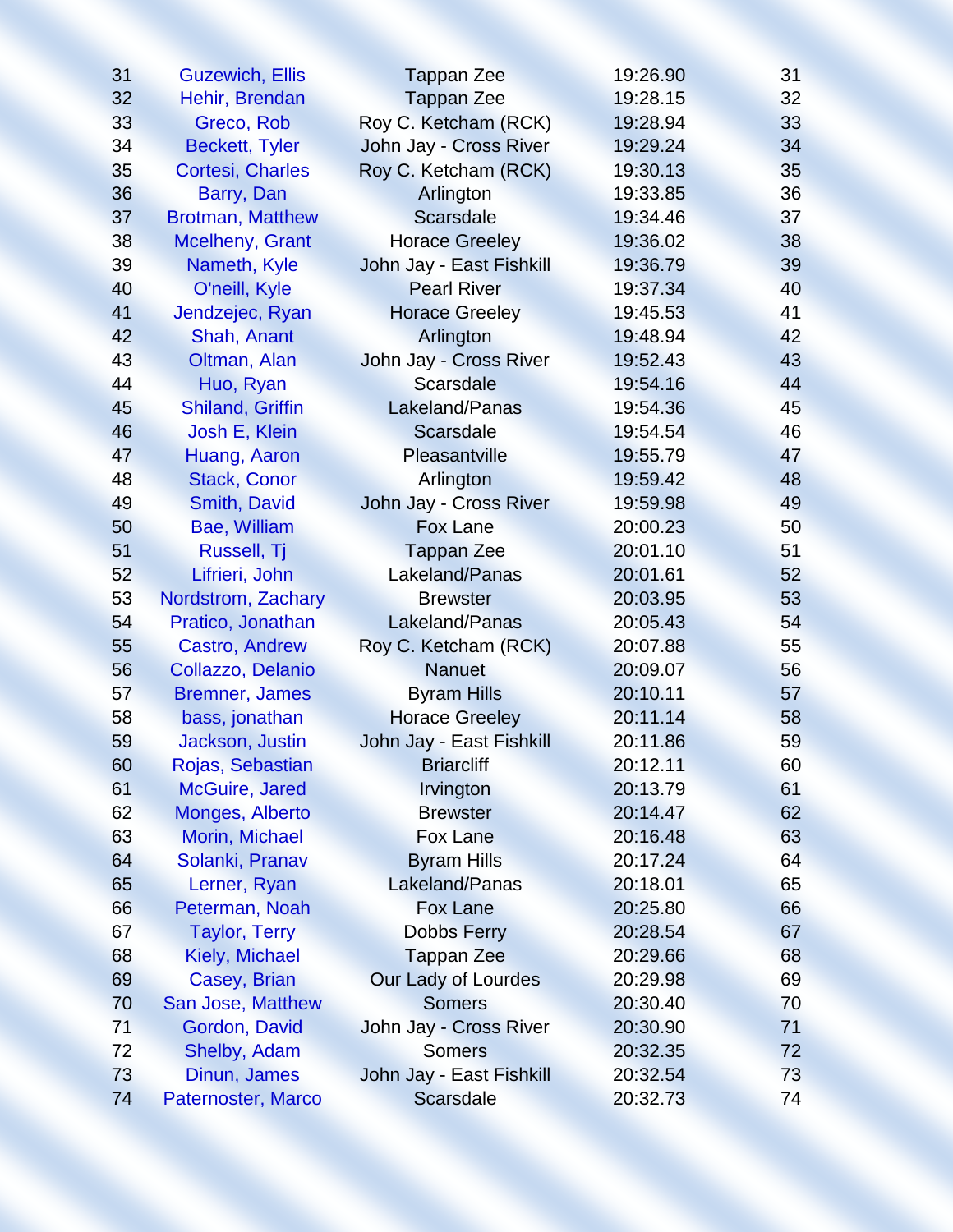| 75  | Tanuku, Ashwin              | <b>Nanuet</b>            | 20:33.62 | 75  |
|-----|-----------------------------|--------------------------|----------|-----|
| 76  | Alcana, Dave                | <b>Nanuet</b>            | 20:35.69 | 76  |
| 77  | <b>Winston, Bailey</b>      | <b>Byram Hills</b>       | 20:35.90 | 77  |
| 78  | Malandruccolo, Joseph       | Lakeland/Panas           | 20:36.09 | 78  |
| 79  | Bedrosian, Ethan            | <b>Brewster</b>          | 20:36.81 | 79  |
| 80  | King, Max                   | John Jay - Cross River   | 20:37.26 | 80  |
| 81  | Diedrick, Nate              | John Jay - East Fishkill | 20:38.52 | 81  |
| 82  | Ferland, Ethan              | <b>Dobbs Ferry</b>       | 20:38.92 | 82  |
| 83  | <b>Wilde, Taylor</b>        | <b>Dobbs Ferry</b>       | 20:44.44 | 83  |
| 84  | Barton, Ethan               | <b>Fox Lane</b>          | 20:45.17 | 84  |
| 85  | Pennacchio, Joseph          | <b>Briarcliff</b>        | 20:47.05 | 85  |
| 86  | Guglielmo, Nikita           | <b>White Plains</b>      | 20:51.24 | 86  |
| 87  | Grogg, Sean                 | <b>Dobbs Ferry</b>       | 20:52.55 | 87  |
| 88  | Flanagan, Liam              | Nanuet                   | 20:53.39 | 88  |
| 89  | Evans, Tyrus                | <b>Fox Lane</b>          | 20:53.76 | 89  |
| 90  | Fields, Jonah               | <b>Nanuet</b>            | 20:57.83 | 90  |
| 91  | <b>Weiss, Bret</b>          | <b>Brewster</b>          | 20:58.15 | 91  |
| 92  | <b>Titre-barnor, Reggie</b> | <b>Brewster</b>          | 20:59.34 | 92  |
| 93  | Gariolo, Anthony            | Roy C. Ketcham (RCK)     | 20:59.92 | 93  |
| 94  | Palermo, Rocco              | <b>Scarsdale</b>         | 21:01.37 | 94  |
| 95  | <b>Siemers, Gregory</b>     | <b>Somers</b>            | 21:02.23 | 95  |
| 96  | Pieratti, Noah              | Pawling                  | 21:05.04 | --  |
| 97  | Dave, Alap                  | Roy C. Ketcham (RCK)     | 21:07.04 | 96  |
| 98  | Narod, Kyle                 | Roy C. Ketcham (RCK)     | 21:09.21 | 97  |
| 99  | <b>Conklin, Riley</b>       | Irvington                | 21:17.75 | 98  |
| 100 | McDonough, Colin            | <b>White Plains</b>      | 21:18.23 | 99  |
| 101 | <b>Weinstein, David</b>     | <b>Horace Greeley</b>    | 21:19.85 | 100 |
| 102 | Schorno, Sam                | Our Lady of Lourdes      | 21:25.11 | 101 |
| 103 | Doherty, Adrian             | John Jay - Cross River   | 21:29.05 | 102 |
| 104 | <b>Messner, Peter</b>       | <b>Horace Greeley</b>    | 21:30.86 | 103 |
| 105 | Largey, Kevin               | Pleasantville            | 21:32.57 | 104 |
| 106 | Maloney, Ryan               | Mahopac                  | 21:33.77 |     |
| 107 | <b>Martin, Luke</b>         | Our Lady of Lourdes      | 21:34.20 | 105 |
| 108 | caspar, justin              | <b>Horace Greeley</b>    | 21:34.63 | 106 |
| 109 | Belardo, Jack               | Our Lady of Lourdes      | 21:35.08 | 107 |
| 110 | O'connor, Philip            | Our Lady of Lourdes      | 21:35.72 | 108 |
| 111 | Naclerio, Justin            | <b>Somers</b>            | 21:36.36 | 109 |
| 112 | <b>Massafra, Mark</b>       | Mahopac                  | 21:37.59 | --  |
| 113 | DeSantiago, Jose            | Woodlands                | 21:40.49 | 110 |
| 114 | Scotto, Alex                | Our Lady of Lourdes      | 21:41.39 | 111 |
| 115 | Rubin, Grant                | <b>White Plains</b>      | 21:41.98 | 112 |
| 116 | <b>Dickinson, Connor</b>    | Pawling                  | 21:47.62 |     |
| 117 | Tardio, Ethan               | Irvington                | 21:51.74 | 113 |
| 118 | Imor, John                  | <b>Brewster</b>          | 21:54.54 | 114 |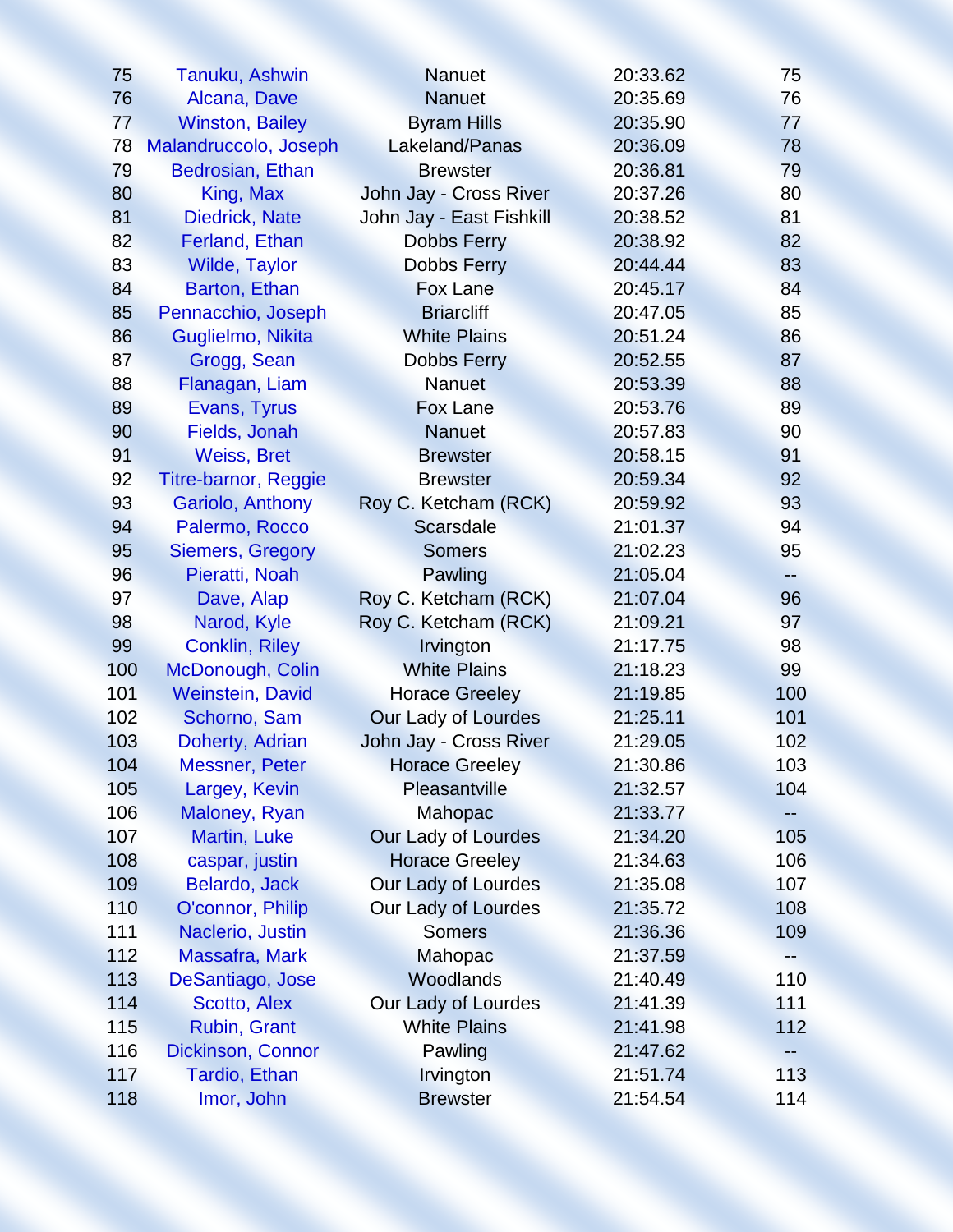| 119 | Baum, Benjamin               | <b>Fox Lane</b>           | 21:55.45 | 115 |
|-----|------------------------------|---------------------------|----------|-----|
| 120 | <b>Weinschenk, Christian</b> | <b>Somers</b>             | 22:00.03 | 116 |
| 121 | Wallace, Jacob               | Pleasantville             | 22:01.43 | 117 |
| 122 | Cardon, Shamus               | <b>White Plains</b>       | 22:03.63 | 118 |
| 123 | Taubenblatt, Benji           | Pleasantville             | 22:06.02 | 119 |
| 124 | Nicolais, David              | Mahopac                   | 22:06.98 | --  |
| 125 | Mylllek, Michael             | <b>White Plains</b>       | 22:08.91 | 120 |
| 126 | Keenan, Chris                | <b>Briarcliff</b>         | 22:09.11 | 121 |
| 127 | DiNome, Christopher          | <b>Briarcliff</b>         | 22:10.14 | 122 |
| 128 | Sieger, Seth                 | <b>White Plains</b>       | 22:10.66 | 123 |
| 129 | Berlinghoff, Adam            | John Jay - East Fishkill  | 22:15.88 | 124 |
| 130 | Roney, Brendan               | Pleasantville             | 22:17.59 | 125 |
| 131 | Garfield, Jack               | <b>Woodlands</b>          | 22:23.76 | 126 |
| 132 | <b>Tullo, Philip</b>         | Our Lady of Lourdes       | 22:29.02 | 127 |
| 133 | Ginghena, Cole               | <b>Dobbs Ferry</b>        | 22:30.07 | 128 |
| 134 | <b>Markowitz, Billy</b>      | <b>Byram Hills</b>        | 22:31.32 | 129 |
| 135 | Kessler, Noah                | <b>Horace Greeley</b>     | 22:32.41 | 130 |
| 136 | Gallin, Zach                 | Irvington                 | 22:38.69 | 131 |
| 137 | <b>Isaac, Harrison</b>       | <b>Briarcliff</b>         | 22:41.21 | 132 |
| 138 | Eccles, Alex                 | Irvington                 | 22:50.87 | 133 |
| 139 | Shedrofsky, Justin           | Irvington                 | 22:56.95 | 134 |
| 140 | Gasperini, Peter             | <b>Briarcliff</b>         | 22:59.95 | 135 |
| 141 | Yeung, Jason                 | Pawling                   | 23:14.96 |     |
| 142 | <b>Emanuele, Michael</b>     | <b>Somers</b>             | 23:20.41 | 136 |
| 143 | <b>Wolfson, Jonathan</b>     | <b>Briarcliff</b>         | 23:20.89 | 137 |
| 144 | <b>Spencer, Matthew</b>      | Irvington                 | 23:22.67 | 138 |
| 145 | <b>Kraemer, Daniel</b>       | Woodlands                 | 23:23.78 | 139 |
| 146 | Castriota, Rob               | Mahopac                   | 23:32.73 | --  |
| 147 | Cary, Oliver                 | <b>White Plains</b>       | 23:37.34 | 140 |
| 148 | Schwam, Chad                 | <b>Byram Hills</b>        | 23:40.60 | 141 |
| 149 | Gorman, John                 | <b>Somers</b>             | 23:43.93 | 142 |
| 150 | Lynn, Brian                  | <b>Nanuet</b>             | 23:47.73 | 143 |
| 151 | <b>Bristol, Steven</b>       | John Jay - East Fishkill  | 23:51.35 | 144 |
| 152 | Zamudio, Angelo              | Woodlands                 | 24:31.87 | 145 |
| 153 | Mekenian, Greg               | <b>Byram Hills</b>        | 24:55.49 | 146 |
| 154 | Hasbrouck, Dale              | <b>Dobbs Ferry</b>        | 25:18.93 | 147 |
| 155 | <b>Koster, Daniel</b>        | <b>Byram Hills</b>        | 25:37.49 | 148 |
| 156 | Amendola, Fabio              | Woodlands                 | 25:51.01 | 149 |
| 157 | Rowe, Craig                  | <b>Alexander Hamilton</b> | 26:28.55 |     |
| 158 | Alicea, Ryan                 | <b>Alexander Hamilton</b> | 26:29.40 |     |
| 159 | Lipken, Michael              | Woodlands                 | 26:55.24 | 150 |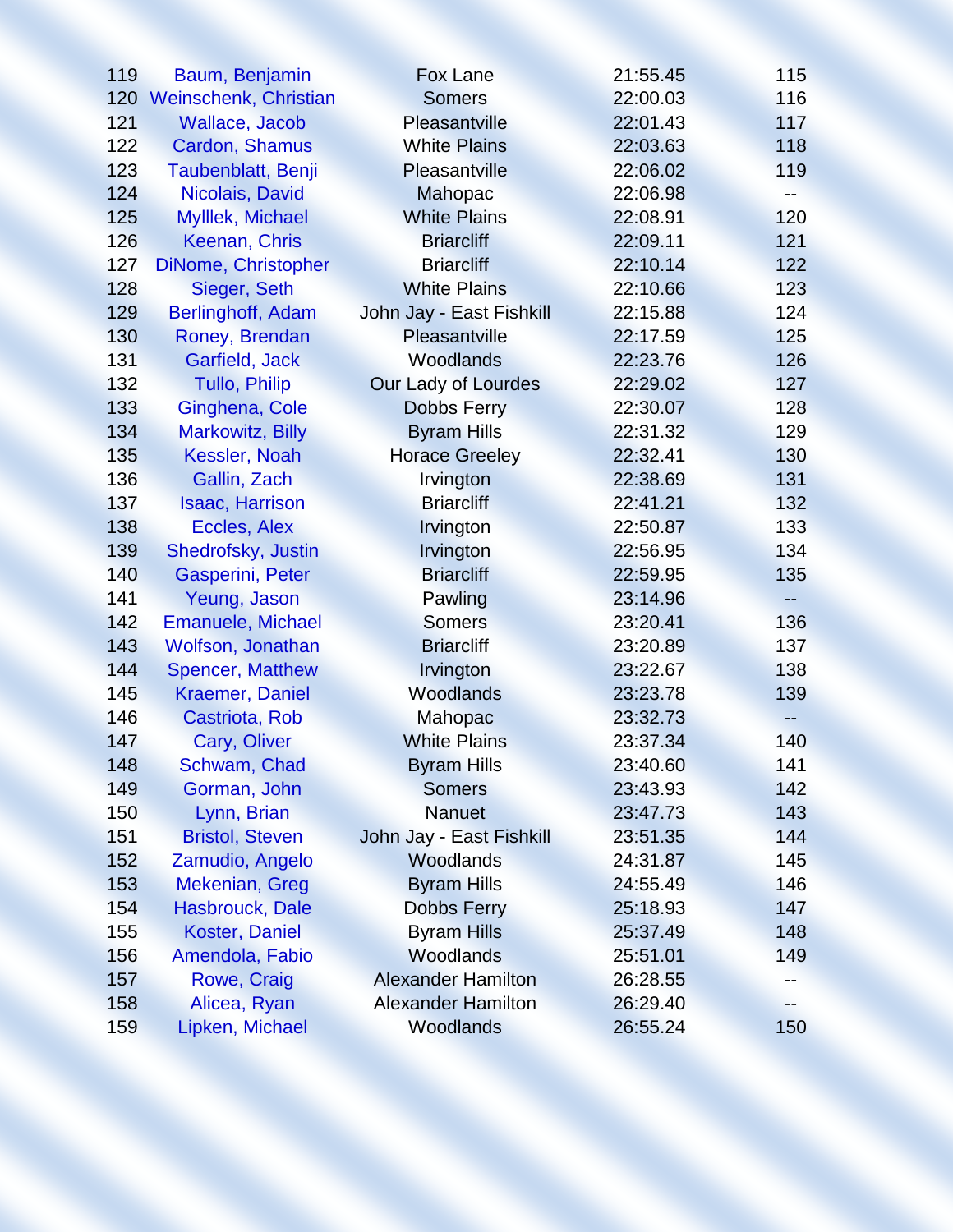## Section One Championships

## 2013 JV 2013

Bowdin Park, Wappingers Falls, NY

 $JV<sub>2</sub>$ 

| <b>Place</b>   | <b>Athlete Name</b>   | <b>Team</b>           | <b>Results</b> | <b>Points</b>  |
|----------------|-----------------------|-----------------------|----------------|----------------|
| 1              | Feeney, James         | <b>North Rockland</b> | 18:40.53       | I              |
| $\overline{2}$ | Riggs, Conor          | <b>Pearl River</b>    | 18:43.42       | $\overline{2}$ |
| 3              | <b>Tuohy, Patrick</b> | <b>North Rockland</b> | 18:47.73       | 3              |
| $\overline{4}$ | <b>Cramer, Avery</b>  | Suffern               | 19:06.05       | $\overline{4}$ |
| 5              | Conway, Kevin         | <b>Pearl River</b>    | 19:08.40       | 5              |
| 6              | Wunsch, Brian         | <b>Tappan Zee</b>     | 19:17.64       | 6              |
| $\overline{7}$ | Morange, William      | <b>North Rockland</b> | 19:18.61       | $\overline{7}$ |
| 8              | Lappas, Stephen       | <b>Pearl River</b>    | 19:20.19       | 8              |
| 9              | Carstensen, Christian | <b>Pearl River</b>    | 19:23.09       | 9              |
| 10             | O'Neill, Ryan         | <b>Pearl River</b>    | 19:27.49       | 10             |
| 11             | Tso, Ryan             | <b>Suffern</b>        | 19:30.09       | 11             |
| 12             | Hernandez, Nick       | <b>North Rockland</b> | 19:33.37       | 12             |
| 13             | <b>Friel, Reed</b>    | Lakeland/Panas        | 19:34.81       | 13             |
| 14             | Izzo, Mike            | <b>Suffern</b>        | 19:36.55       | 14             |
| 15             | Carstensen, Tim       | <b>Pearl River</b>    | 19:41.18       | 15             |
| 16             | Dowd, James           | <b>Suffern</b>        | 19:41.57       | 16             |
| 17             | Boston, Benjamin      | <b>Suffern</b>        | 19:42.57       | 17             |
| 18             | Wecht, Isaac          | <b>Tappan Zee</b>     | 19:48.06       | 18             |
| 19             | Santory, Luis         | <b>Suffern</b>        | 19:48.51       | 19             |
| 20             | Henry, Danny          | <b>Tappan Zee</b>     | 19:51.00       | 20             |
| 21             | Vancoughnett, Ryan    | Arlington             | 19:52.76       | 21             |
| 22             | Meyer, Sean           | Suffern               | 19:53.06       | 22             |
| 23             | Leanza, Matt          | <b>Suffern</b>        | 19:54.91       | $-$            |
| 24             | Pagano, Chris         | <b>North Rockland</b> | 19:56.03       | 23             |
| 25             | McCarthy, Jake        | Lakeland/Panas        | 19:56.41       | 24             |
| 26             | Hannon, Thomas        | <b>Somers</b>         | 19:57.32       | 25             |
| 27             | Kenny, Alex           | <b>Tappan Zee</b>     | 19:58.24       | 26             |
| 28             | Dalisera, Joe         | <b>Tappan Zee</b>     | 19:59.41       | 27             |
| 29             | Kornblum, Danny       | <b>Suffern</b>        | 20:05.21       | $- -$          |
| 30             | Asselmeyer, Michael   | Arlington             | 20:08.58       | 28             |
| 31             | Kiely, Luke           | <b>Tappan Zee</b>     | 20:17.94       | 29             |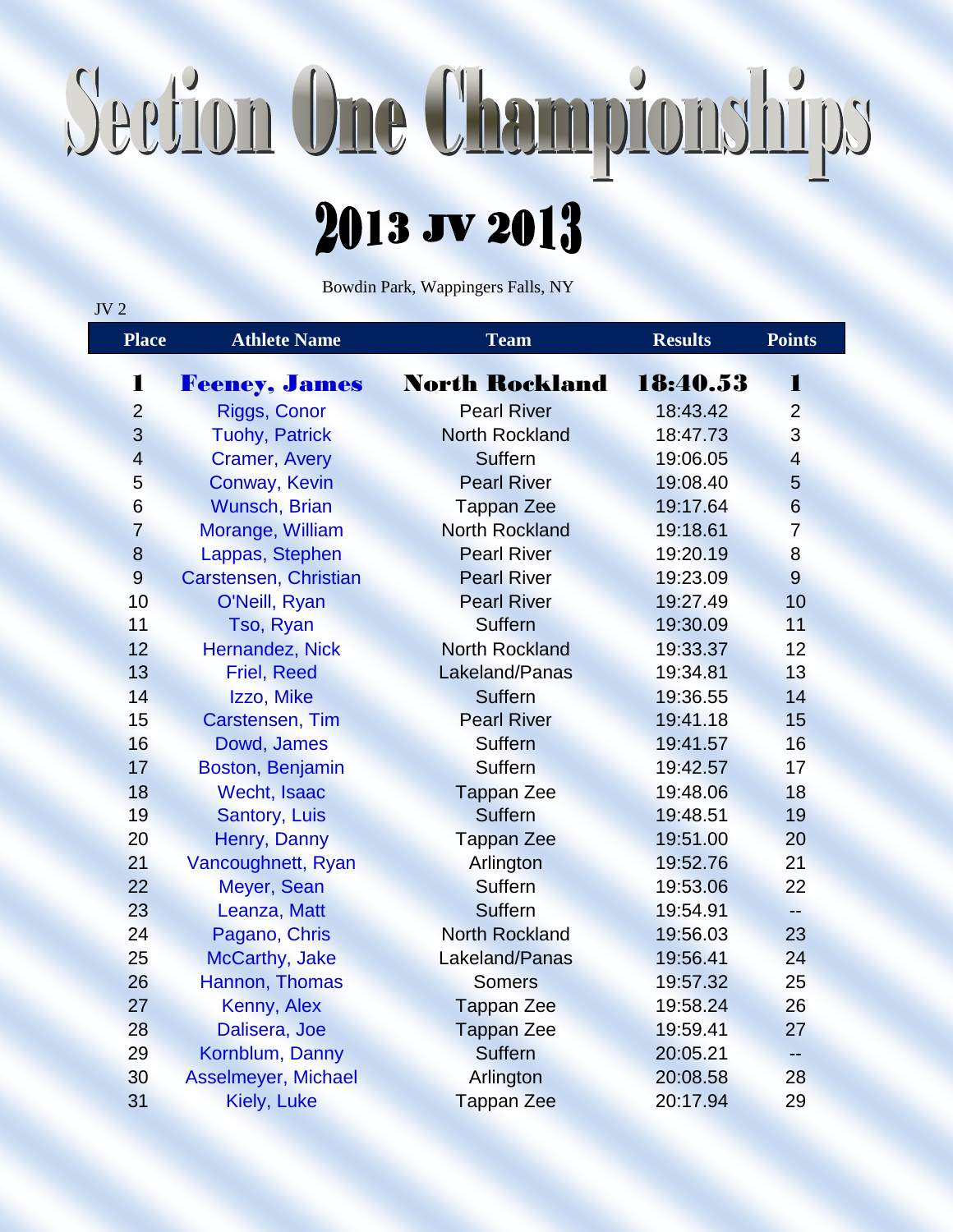| 32 | Spence, Jake              | <b>Suffern</b>          | 20:21.69 | $--$            |
|----|---------------------------|-------------------------|----------|-----------------|
| 33 | Daly, Aiden               | <b>Clarkstown North</b> | 20:25.32 |                 |
| 34 | Schwarz, Jack             | <b>Pearl River</b>      | 20:32.65 | 30              |
| 35 | McGowan, Tim              | Lakeland/Panas          | 20:33.86 | 31              |
| 36 | <b>Brancato, Chris</b>    | <b>Tappan Zee</b>       | 20:34.71 | 32 <sup>2</sup> |
| 37 | Kondracki, Kyle           | <b>Pearl River</b>      | 20:35.34 | --              |
| 38 | Carrano, Victor           | <b>North Rockland</b>   | 20:38.01 | 33              |
| 39 | Frank, Lin                | <b>Horace Greeley</b>   | 20:40.43 | 34              |
| 40 | <b>Musoff, Charlie</b>    | <b>Scarsdale</b>        | 20:40.80 | 35              |
| 41 | <b>Mazella, Mathew</b>    | <b>North Rockland</b>   | 20:41.02 | 36              |
| 42 | <b>Mathew, Nevin</b>      | <b>North Rockland</b>   | 20:41.85 | --              |
| 43 | Owens, Paul               | <b>Pearl River</b>      | 20:44.35 | -−              |
| 44 | McGarry, Liam             | <b>Pearl River</b>      | 20:45.92 | --              |
| 45 | Niznik, Jeffery           | Arlington               | 20:49.32 | 37              |
| 46 | Foley, Brendan            | Arlington               | 20:50.15 | 38              |
| 47 | Finning, Pat              | <b>Tappan Zee</b>       | 20:51.60 | -−              |
| 48 | Riggs, Shane              | <b>Pearl River</b>      | 20:55.46 | -−              |
| 49 | Herring, Ryan             | Arlington               | 20:59.63 | 39              |
| 50 | Martin, Zachary           | <b>Scarsdale</b>        | 21:00.28 | 40              |
| 51 | <b>Hiebert, Michael</b>   | <b>Horace Greeley</b>   | 21:02.40 | 41              |
| 52 | Healy, Gary               | <b>Pearl River</b>      | 21:04.21 | ÷               |
| 53 | Heald, Alex               | Lakeland/Panas          | 21:06.49 | 42              |
| 54 | <b>Cukierwar, Andrew</b>  | <b>Scarsdale</b>        | 21:08.38 | 43              |
| 55 | <b>Malhotra, Lucas</b>    | <b>Scarsdale</b>        | 21:09.25 | 44              |
| 56 | Gucciardo, Nick           | <b>Pearl River</b>      | 21:09.99 | --              |
| 57 | Vargas, David             | <b>Somers</b>           | 21:10.22 | 45              |
| 58 | Cintron, Richard          | Roy C. Ketcham (RCK)    | 21:12.79 | 46              |
| 59 | <b>Shin, Garrett</b>      | <b>Tappan Zee</b>       | 21:13.41 | ÷.              |
| 60 | <b>Algert, Mike</b>       | <b>Tappan Zee</b>       | 21:14.01 | --              |
| 61 | <b>Christian, Charles</b> | Suffern                 | 21:17.13 | $- -$           |
| 62 | Du, Jeffrey               | Roy C. Ketcham (RCK)    | 21:17.41 | 47              |
| 63 | Rooney, Kyle              | <b>Pearl River</b>      | 21:17.66 |                 |
| 64 | Langhorne, Alex           | <b>Tappan Zee</b>       | 21:20.14 |                 |
| 65 | <b>Sitaras, Nicolas</b>   | <b>Somers</b>           | 21:23.45 | 48              |
| 66 | Cobb, Thomas              | <b>North Rockland</b>   | 21:27.52 |                 |
| 67 | DeLeon, Brent             | <b>Tappan Zee</b>       | 21:29.40 |                 |
| 68 | <b>Stathis, Dunlin</b>    | John Jay - Cross River  | 21:30.63 | 49              |
| 69 | Murray, Ryan              | <b>Pearl River</b>      | 21:30.86 | --              |
| 70 | Mingle, Jackson           | John Jay - Cross River  | 21:33.37 | 50              |
| 71 | Peyton, Cassidy           | <b>Tappan Zee</b>       | 21:37.96 | -∸              |
| 72 | <b>Vasquez, Andres</b>    | <b>North Rockland</b>   | 21:38.28 | --              |
| 73 | Brooks, Jason             | <b>Somers</b>           | 21:39.29 | 51              |
| 74 | Accetta, Luke             | <b>Pearl River</b>      | 21:41.66 |                 |
| 75 | Damon, Jonathan           | <b>Horace Greeley</b>   | 21:44.23 | 52              |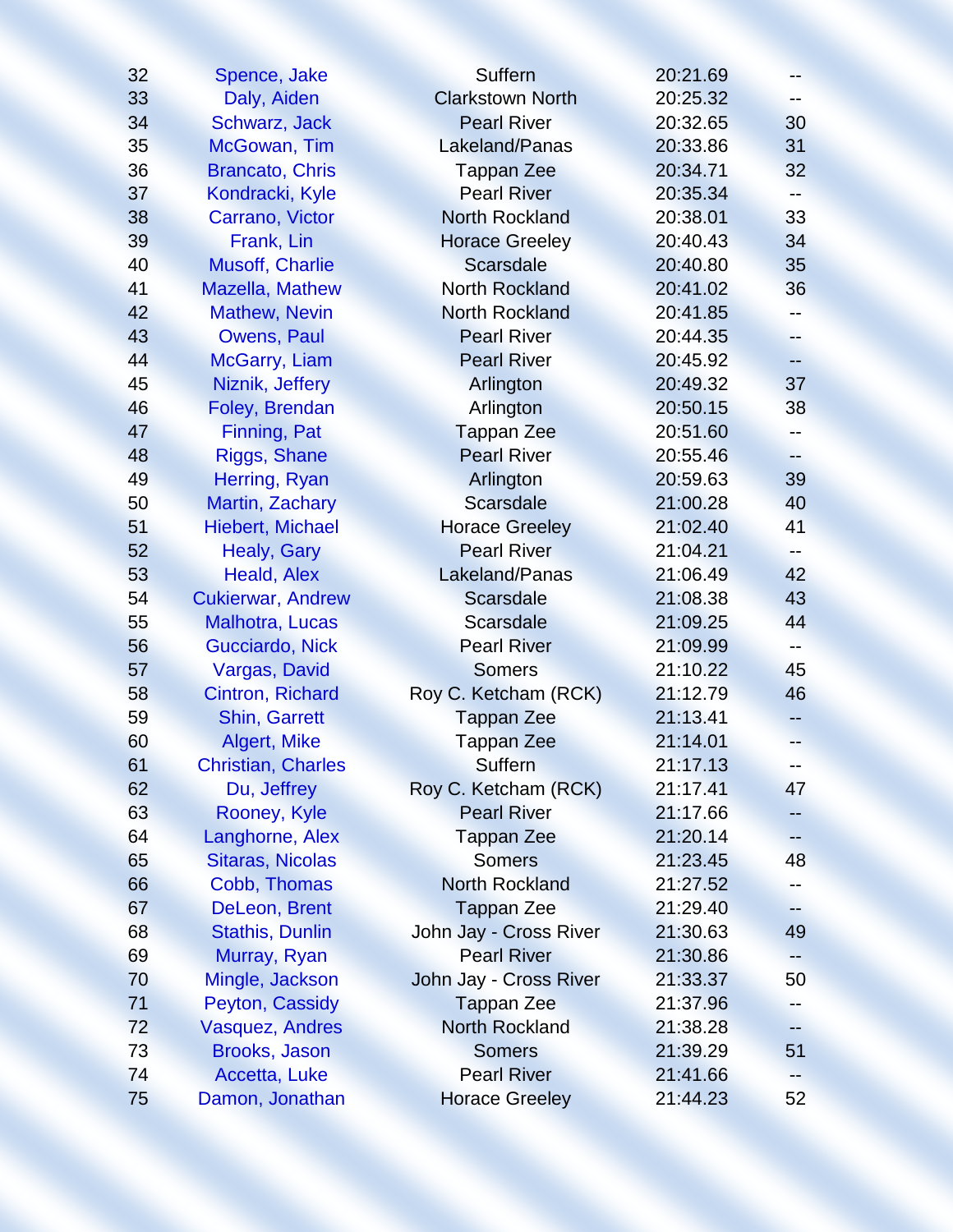| 76  | Hanchet, Graham         | <b>Horace Greeley</b>  | 21:49.25 | 53                       |
|-----|-------------------------|------------------------|----------|--------------------------|
| 77  | Casey, Cameron          | John Jay - Cross River | 21:51.84 | 54                       |
| 78  | Lachenauer, Ari         | Suffern                | 21:52.24 | ⊷                        |
| 79  | Holmes, Benjamin        | <b>Scarsdale</b>       | 21:53.00 | 55                       |
| 80  | Zhao, Lucas             | <b>Horace Greeley</b>  | 21:56.09 | 56                       |
| 81  | Dillane, Justin         | John Jay - Cross River | 21:59.10 | 57                       |
| 82  | Stelluti, Nick          | John Jay - Cross River | 22:03.80 | 58                       |
| 83  | <b>Brady, Thomas</b>    | <b>Scarsdale</b>       | 22:06.90 | 59                       |
| 84  | Ragonesi, Louis         | <b>Tappan Zee</b>      | 22:07.12 |                          |
| 85  | Rauch, Erik             | <b>Horace Greeley</b>  | 22:07.31 | 60                       |
| 86  | Biederman, Konrad       | Lakeland/Panas         | 22:09.99 | 61                       |
| 87  | Lappe, George           | <b>North Rockland</b>  | 22:11.58 | ∸–                       |
| 88  | Stelwagon, Zach         | <b>Horace Greeley</b>  | 22:12.41 | 62                       |
| 89  | Son, Paul               | <b>Pearl River</b>     | 22:13.59 | ÷                        |
| 90  | Mayer, Ben              | <b>Scarsdale</b>       | 22:14.29 | 63                       |
| 91  | Gold, Brendan           | <b>Suffern</b>         | 22:16.73 |                          |
| 92  | <b>DiGillio, Nick</b>   | Our Lady of Lourdes    | 22:18.53 | 64                       |
| 93  | Grady, Chris            | Arlington              | 22:20.97 | 65                       |
| 94  | Laurence, Troy          | <b>Horace Greeley</b>  | 22:22.13 |                          |
| 95  | <b>Fitzgerald, Eric</b> | Lakeland/Panas         | 22:22.62 | 66                       |
| 96  | Mcgetrick, James        | <b>Horace Greeley</b>  | 22:26.86 | ÷÷.                      |
| 97  | Davis, Jared            | <b>North Rockland</b>  | 22:32.10 | $\overline{\phantom{a}}$ |
| 98  | Aoki, Nicholas          | John Jay - Cross River | 22:34.92 | 67                       |
| 99  | Lee, Joshua             | <b>Scarsdale</b>       | 22:37.51 | ÷÷.                      |
| 100 | Palmer, Zach            | <b>Somers</b>          | 22:37.89 | 68                       |
| 101 | Antonio, Jonathan       | Our Lady of Lourdes    | 22:41.06 | 69                       |
| 102 | Gordon, Michael         | <b>Somers</b>          | 22:41.28 | 70                       |
| 103 | Gupta, Vikram           | <b>Briarcliff</b>      | 22:42.63 |                          |
| 104 | <b>Turner, Josh</b>     | <b>Horace Greeley</b>  | 22:43.06 | --                       |
| 105 | Choi, Matt              | <b>Tappan Zee</b>      | 22:44.85 |                          |
| 106 | <b>Messner, William</b> | <b>Horace Greeley</b>  | 22:45.33 |                          |
| 107 | Vong, Michael           | <b>North Rockland</b>  | 22:50.11 |                          |
| 108 | Morris, Nathan          | <b>Horace Greeley</b>  | 22:51.63 |                          |
| 109 | <b>Tackie, George</b>   | <b>North Rockland</b>  | 22:52.66 |                          |
| 110 | <b>Wlody, Sam</b>       | <b>Horace Greeley</b>  | 23:01.42 |                          |
| 111 | Kelly, Jack             | Our Lady of Lourdes    | 23:02.53 | 71                       |
| 112 | <b>MacKenzie, Matt</b>  | <b>Briarcliff</b>      | 23:05.81 |                          |
| 113 | Wax, lan                | <b>Briarcliff</b>      | 23:06.14 |                          |
| 114 | <b>Sauerhaft, Einan</b> | <b>Horace Greeley</b>  | 23:07.22 |                          |
| 115 | Behzadi, Chris          | Suffern                | 23:11.49 |                          |
| 116 | <b>Clemente, Karl</b>   | Lakeland/Panas         | 23:14.84 | 72                       |
| 117 | <b>York, Marc</b>       | <b>Scarsdale</b>       | 23:15.07 |                          |
| 118 | Koenig, Jonathan        | <b>Scarsdale</b>       | 23:17.48 |                          |
| 119 | Daly, Ryan              | Roy C. Ketcham (RCK)   | 23:22.34 | 73                       |
|     |                         |                        |          |                          |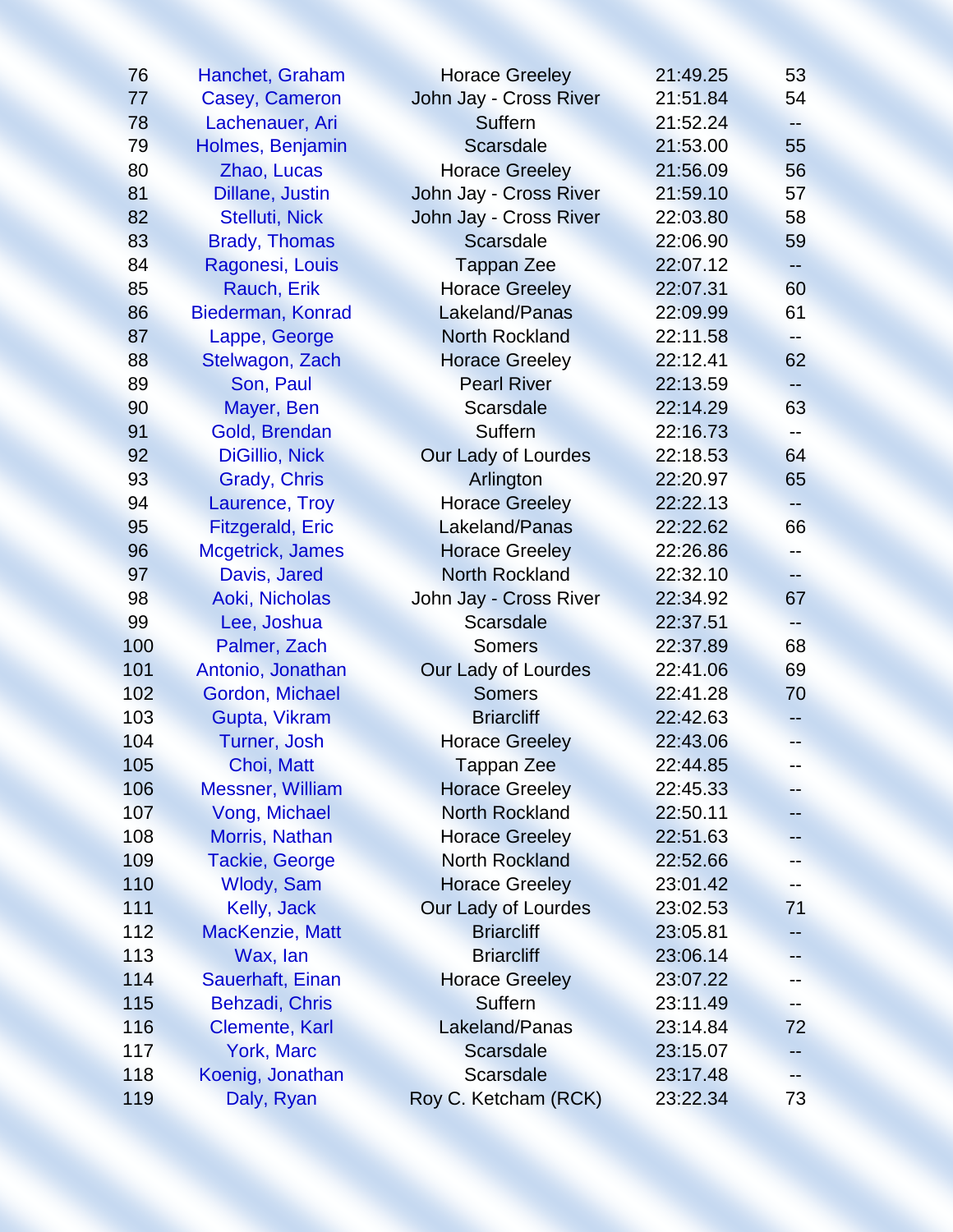| 120 | Lamb, Andrew             | Our Lady of Lourdes    | 23:24.56 | 74   |
|-----|--------------------------|------------------------|----------|------|
| 121 | Kabalski, Nick           | Roy C. Ketcham (RCK)   | 23:25.02 | 75   |
| 122 | <b>Schwartz, Caleb</b>   | Irvington              | 23:25.57 | -−   |
| 123 | Roach, Henry             | <b>White Plains</b>    | 23:25.96 | н.   |
| 124 | O'conner, John           | Lakeland/Panas         | 23:26.66 | $-$  |
| 125 | Raman, Owan              | John Jay - Cross River | 23:31.45 | 76   |
| 126 | Gensler, Gilad           | Suffern                | 23:32.12 | ÷÷   |
| 127 | <b>Trungold, Noah</b>    | Lakeland/Panas         | 23:35.07 | --   |
| 128 | Moore, Chris             | <b>Suffern</b>         | 23:36.69 |      |
| 129 | Evanko, Chris            | <b>Horace Greeley</b>  | 23:36.92 |      |
| 130 | Michael, Sean            | Our Lady of Lourdes    | 23:39.08 | 77   |
| 131 | Kaplan, Liam             | <b>Somers</b>          | 23:43.51 | 78   |
| 132 | Sierra, Ivan             | <b>Suffern</b>         | 23:44.45 | --   |
| 133 | Russo, Kevin             | Lakeland/Panas         | 23:45.53 | --   |
| 134 | Kidde, Devin             | <b>Horace Greeley</b>  | 23:45.77 | --   |
| 135 | Silipigni, Robert        | <b>Horace Greeley</b>  | 23:50.20 |      |
| 136 | <b>Barrett, Michael</b>  | <b>White Plains</b>    | 23:50.64 | $-$  |
| 137 | Porter, Michael          | Lakeland/Panas         | 23:52.10 | --   |
| 138 | <b>Emanuel, Peter</b>    | <b>Scarsdale</b>       | 23:58.81 |      |
| 139 | Jenkins, Ryan            | John Jay - Cross River | 23:59.03 |      |
| 140 | Harrington, John         | Our Lady of Lourdes    | 24:07.03 | 79   |
| 141 | Grady, Paul              | Arlington              | 24:08.01 | 80   |
| 142 | Magnotte, Andrew         | <b>Horace Greeley</b>  | 24:09.16 | --   |
| 143 | Gold, Zybnek             | <b>Somers</b>          | 24:09.83 | --   |
| 144 | Castano, Shawn           | Arlington              | 24:14.56 | --   |
| 145 | Reilly, Kyle             | Roy C. Ketcham (RCK)   | 24:18.46 | 81   |
| 146 | Circle, Adam             | <b>Somers</b>          | 24:30.29 | -−   |
| 147 | Dammeyer, Craig          | <b>Somers</b>          | 24:31.19 | -- 1 |
| 148 | <b>Gallagher, Peter</b>  | <b>Horace Greeley</b>  | 24:39.69 | --   |
| 149 | Fallo, Timothy           | Lakeland/Panas         | 24:43.85 |      |
| 150 | <b>Yearance, Daniel</b>  | Roy C. Ketcham (RCK)   | 24:52.06 | 82   |
| 151 | Salton, Matt             | John Jay - Cross River | 24:54.50 |      |
| 152 | Jhaveri, Dev             | <b>Horace Greeley</b>  | 25:02.48 |      |
| 153 | Lee, Jonathan            | <b>Somers</b>          | 25:03.24 |      |
| 154 | Rosenthal, Josh          | Suffern                | 25:05.56 |      |
| 155 | Abrams, Josh             | Lakeland/Panas         | 25:08.73 |      |
| 156 | <b>Martin, Pierce</b>    | <b>Somers</b>          | 25:14.46 |      |
| 157 | Savino, Brian            | <b>Horace Greeley</b>  | 25:17.79 |      |
| 158 | <b>Driscoll, Kevin</b>   | <b>Somers</b>          | 25:24.62 |      |
| 159 | Fenlon, Liam             | <b>Horace Greeley</b>  | 25:33.67 |      |
| 160 | <b>Waterhouse, Larry</b> | <b>Horace Greeley</b>  | 25:34.39 |      |
| 161 | Mulhern, Jonathan        | Lakeland/Panas         | 25:34.72 |      |
| 162 | Cephas, Nicholas         | Arlington              | 25:47.53 |      |
| 163 | Gutierrez, Lenny         | <b>North Rockland</b>  | 25:48.84 |      |